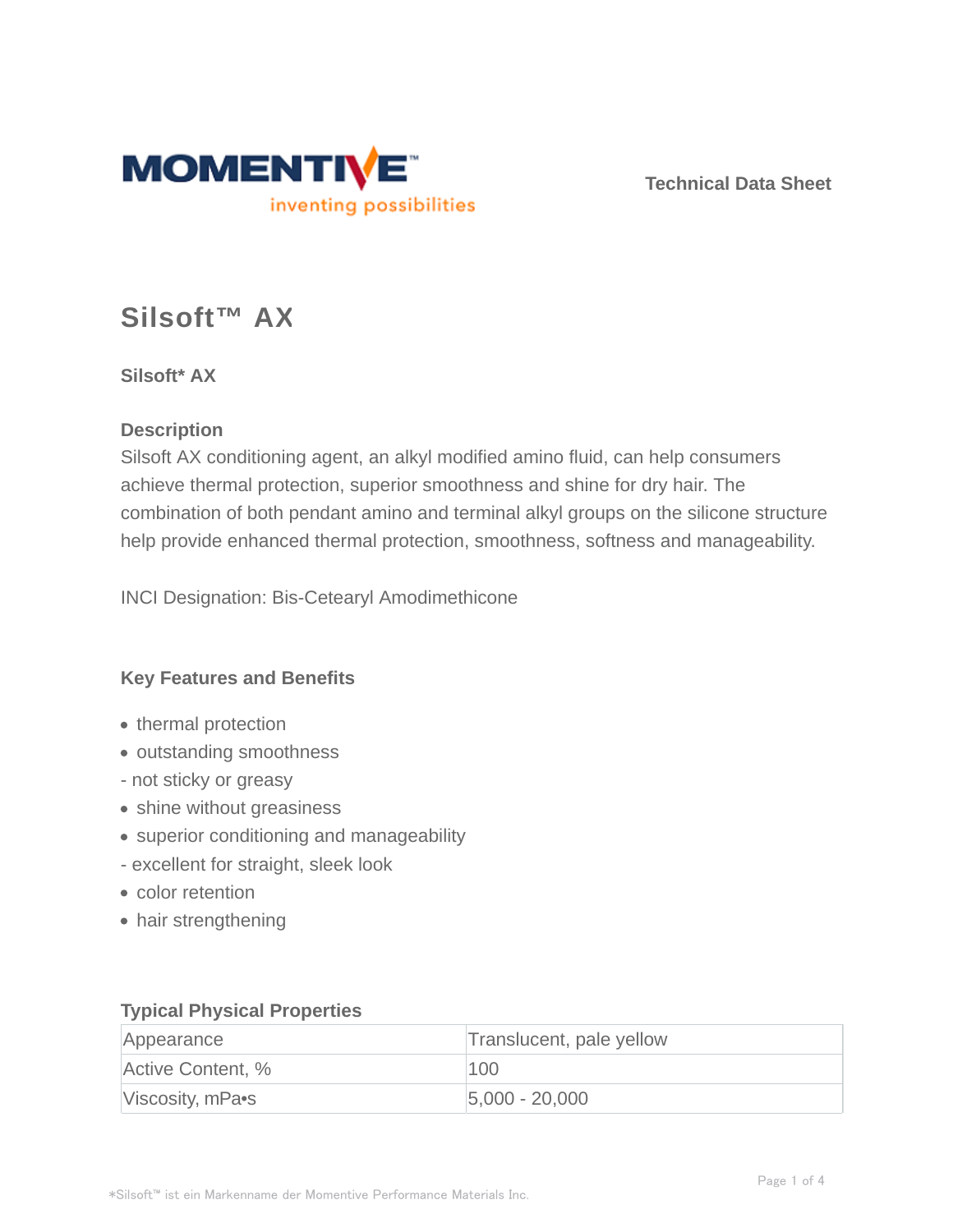# Amino Content Nwt % 0.1 - 0.3

(1)Typical data are average data. The actual data may vary.

Product specifications for specific applications need to be agreed upon individually.

### **Potential Applications**

#### **Hair Care**

- products to provide thermal protection
- products to smooth hair:
- leave-on conditioners
- shampoos
- rinse-off conditioners
- serum
- shine spray
- ethnic hair care
- products for color protection

#### **Other**

- body wash
- liquid hand soap
- bar soap

# **Patent Status**

Standard copy to come

# **Product Safety, Handling and Storage**

Standard copy to come

# **Limitations** Standard copy to come

# **Contact Information** Email commercial.services@momentive.com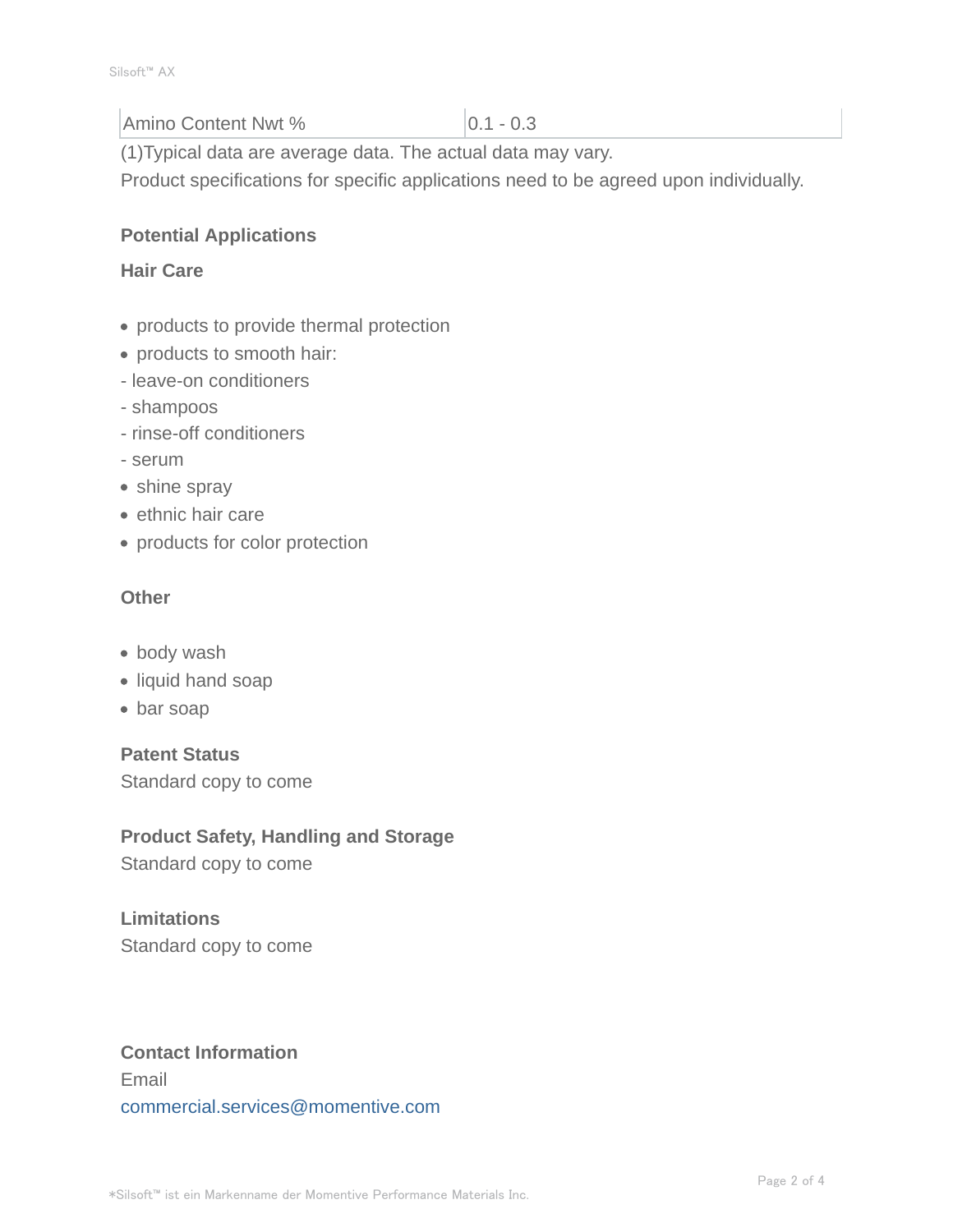| <b>Latin America</b> | <b>EMEAI- Europe, Middle</b><br>East, Africa & India | <b>ASIA PACIFIC</b> |
|----------------------|------------------------------------------------------|---------------------|
| <b>Brazil</b>        | <b>Europe</b>                                        | <b>China</b>        |
| +55 11 4534 9650     | +390510924300                                        | 800 820 0202        |
| <b>Direct Number</b> | Direct number                                        | Toll free           |
|                      |                                                      | +86 21 3860 4892    |
|                      |                                                      | Direct number       |
| <b>Mexico</b>        | India, Middle East &                                 | Japan               |
| +52 55 2169 7670     | <b>Africa</b>                                        | +81 3 5544 3111     |
| <b>Direct Number</b> | + 91 44 71212207                                     | Direct number       |
|                      | Direct number*                                       |                     |
|                      | *All Middle Eastern                                  | <b>Korea</b>        |
|                      | countries, Africa, India,                            | +82 2 6201 4600     |
|                      |                                                      |                     |

For literature and technical assistance, visit our website at: www.momentive.com

#### **DISCLAIMER:**

**THE MATERIALS, PRODUCTS AND SERVICES OF MOMENTIVE PERFORMANCE MATERIALS INC. AND ITS SUBSIDIARIES AND AFFILIATES (COLLECTIVELY "SUPPLIER"), ARE SOLD SUBJECT TO SUPPLIER'S STANDARD CONDITIONS OF SALE, WHICH ARE INCLUDED IN THE APPLICABLE DISTRIBUTOR OR OTHER SALES AGREEMENT, PRINTED ON THE BACK OF ORDER ACKNOWLEDGMENTS AND INVOICES, AND AVAILABLE UPON REQUEST. ALTHOUGH ANY INFORMATION, RECOMMENDATIONS, OR ADVICE CONTAINED HEREIN IS GIVEN IN GOOD FAITH, SUPPLIER MAKES NO WARRANTY OR GUARANTEE, EXPRESS OR IMPLIED, (i) THAT THE RESULTS DESCRIBED HEREIN WILL BE OBTAINED UNDER END-USE CONDITIONS, OR (ii) AS TO THE EFFECTIVENESS OR SAFETY OF ANY DESIGN INCORPORATING ITS PRODUCTS, MATERIALS, SERVICES, RECOMMENDATIONS OR ADVICE. EXCEPT AS PROVIDED IN SUPPLIER'S STANDARD CONDITIONS OF SALE, SUPPLIER AND ITS REPRESENTATIVES SHALL IN NO EVENT BE RESPONSIBLE FOR ANY LOSS RESULTING FROM ANY USE OF ITS MATERIALS, PRODUCTS OR SERVICES DESCRIBED HEREIN.** Each user bears full responsibility for making